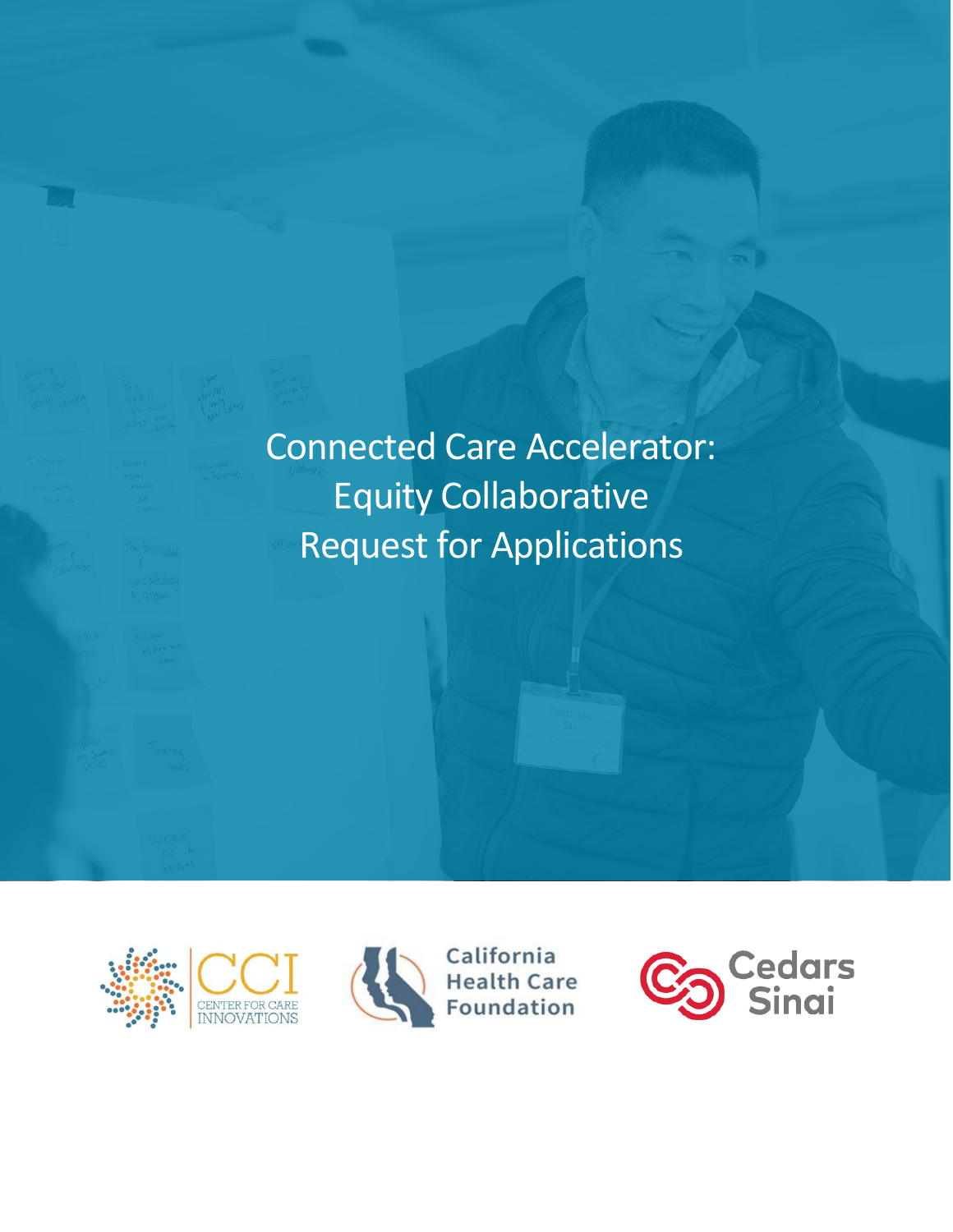

This program is provided by the Center for Care Innovations and the California Health Care Foundation, with additional support from Cedars-Sinai.

# <span id="page-1-0"></span>Table of Contents

| Appendix: CCA Equity Collaborative Evaluation Approach  11 |  |
|------------------------------------------------------------|--|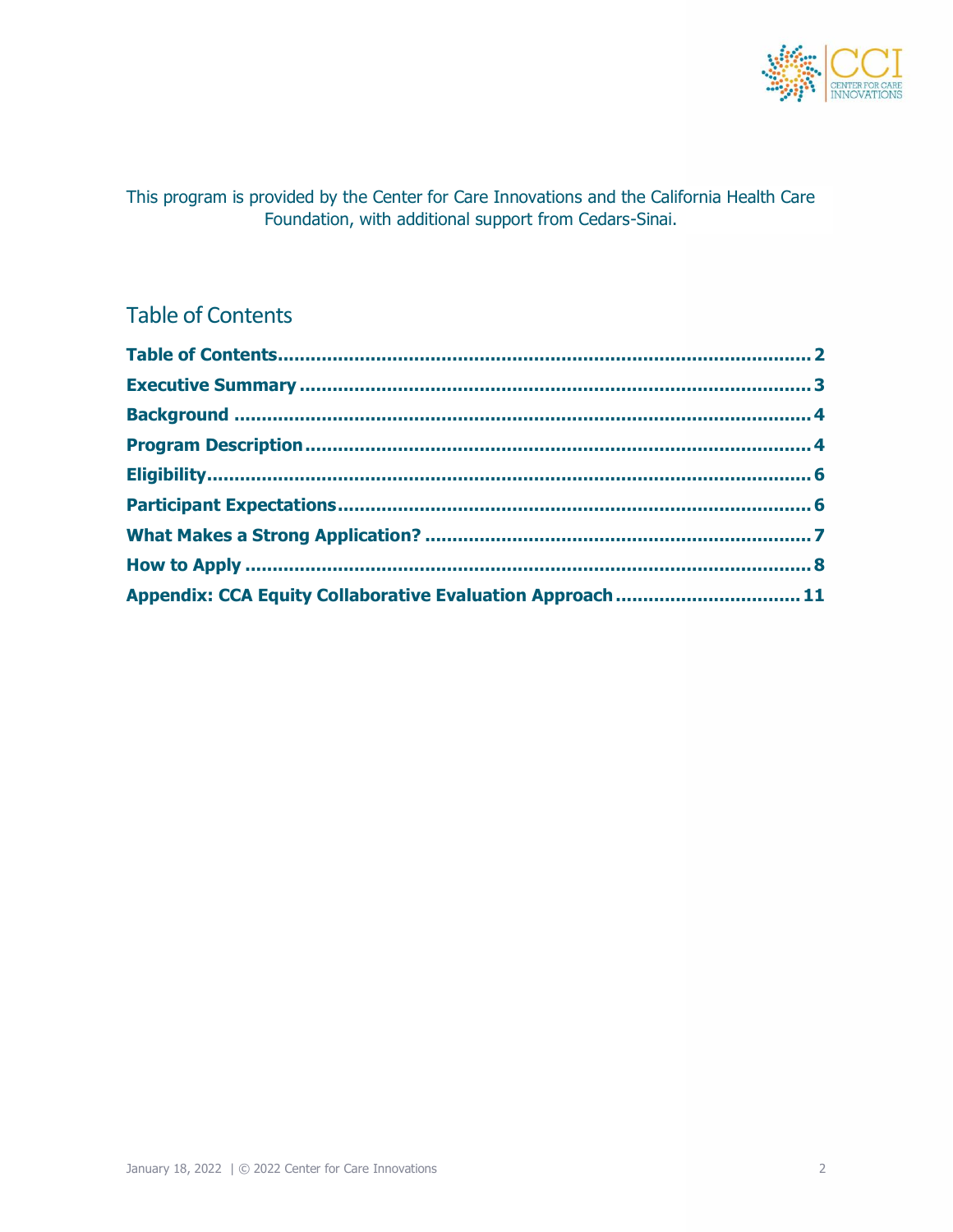

# <span id="page-2-0"></span>Executive Summary

In partnership with the California Health Care Foundation (CHCF) and Cedars-Sinai, the Center for Care Innovations (CCI) is launching a new program designed to reduce disparities in telehealth care called the Connected Care Accelerator: Equity Collaborative (CCA Equity Collaborative). This collaborative will improve access to telehealth for patients in historically underinvested communities.

#### **OVERVIEW**

Research shows impressive gains in telehealth during the pandemic:

- Most healthcare providers expanded the use of telehealth services.
- **•** This expansion improved access to services and resulted in a drop in no-show rates, with people receiving services that otherwise would have been delayed or unavailable.

However, more work is needed to ensure equity in access to telehealth. There is a troubling digital divide in California and the rest of the country, with many communities not able to benefit from telehealth. We have learned that many have been left out of telehealth care, or limited to audio only services because they lack broadband connectivity, they face digital barriers or language barriers, or processes have not been implemented to provide access. The gap in access to healthcare will continue to widen if these challenges are not addressed.

#### **OPPORTUNITY**

Participating organizations will receive \$75,000, access to monthly coaching, an online learning community, virtual convenings, and tools to reduce and/or eliminate disparities in access to telehealth. All participating organizations will focus on at least two of the following areas:

- **■** Improving the use of video telehealth
- **EXECUTE:** Supporting patients with digital barriers
- **Expanding access to telehealth for patients with a preferred language other than English**

#### **OUTCOME**

The expected outcome is that participants demonstrate increased access to telehealth for the populations they prioritize for telehealth equity interventions.

#### **WHO CAN APPLY**

- **EXECTER** Federally qualified health centers (FQHC) and FQHC look-alikes
- **•** Community clinics, rural health clinics, and free clinics
- **•** Ambulatory care clinics owned and operated by county health systems or public hospitals
- **■** Indian Health Service (IHS) clinics

Medi-Cal and uninsured patients must make up at least 50 percent of the organization's total patient population. Participants will be selected to achieve diversity in geographic location, community health center size, and patient mix.

#### **TIMELINE**

The learning collaborative will run for 13 months, from April 2022 through May 2023.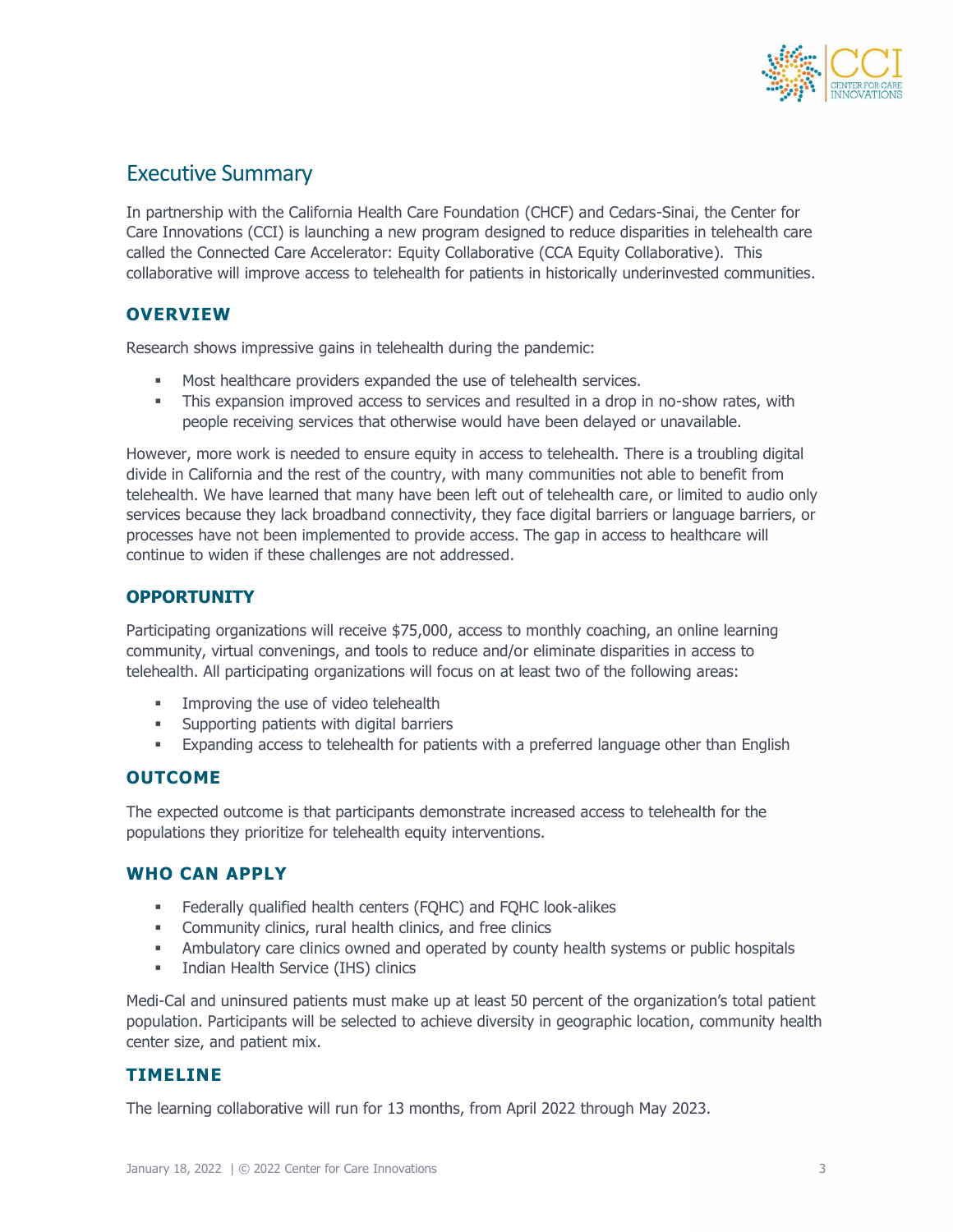

# <span id="page-3-0"></span>**Background**

The COVID-19 pandemic upended the way California delivers health care. Health care systems scrambled to restructure their services to keep both their patients and employees safe. Federal policymakers moved quickly to expand coverage and payment for telehealth. The California Department of Health Care Services dismantled previous barriers to telehealth and began paying providers for telephone and video visits at the same rate as in-person visits.

As a result, many California health care providers pivoted rapidly from in-person visits to telehealth. Despite external pressures such as the pandemic and wildfires, many health care providers made transformational changes, including adopting new technologies, overhauling workflows, and redefining team member roles, resulting in easier access to services. For example, telehealth led to a drop in patient no-show rates at many clinics, and providers were able to reach clients who lacked adequate transportation and lived in rural locations or in homeless encampments rarely visited by physicians. Telehealth is crucial to increasing access to care as well as health equity – fair, just, and inclusive opportunities for people to be healthy – during this ongoing pandemic and beyond.

While many people have benefited from the expansion of telehealth, others who need services the most have experienced barriers to access, including families with low incomes and/or little to no access to smartphones, computers, tablets or broadband as well as people who cannot read or whose primary or sole language is not English. Extensive work is needed to address barriers faced by patients to ensure that telehealth promotes equitable access to care and does not exacerbate existing health disparities.

As health care providers continue to explore different technologies and practices to meet patients' needs, there are opportunities to use human-centered design to innovate, learn together, and create a sustainable infrastructure and approach to safely care for patients using telehealth. Additional support is needed to ensure disparities aren't exacerbated by limited literacy, unequal access to internet-enabled devices, limited broadband, and lack of support and practices for patients to fully engage in their health care.

There is no clear playbook and limited evidence for how to make these fundamental changes in safety net health care systems. However, we believe the answers will emerge from our community of providers who are willing to learn from and share with peers and experts, test new processes, expand the work they have already started, and develop equitable approaches to sustain telehealth as an essential component for how care is delivered into the future.

Through the CCA Equity Collaborative, California Health Care Foundation and Cedars-Sinai will provide \$75,000 grants and technical assistance to up to 21 safety-net practices where the majority of patients are covered by Medi-Cal or uninsured. 12 will be funded by CHCF throughout the state and 9 by Cedars-Sinai in Los Angeles. This collaborative is designed for organizations that have already implemented both phone and video telehealth approaches in their practices and have a committed team to test, learn, and share best practices to advance equity in access to telehealth.

### <span id="page-3-1"></span>Program Description

The goal of the CCA Equity Collaborative is to provide a testing ground and support for organizations to rapidly design, test, scale, and share new strategies to improve equity in access to telehealth. The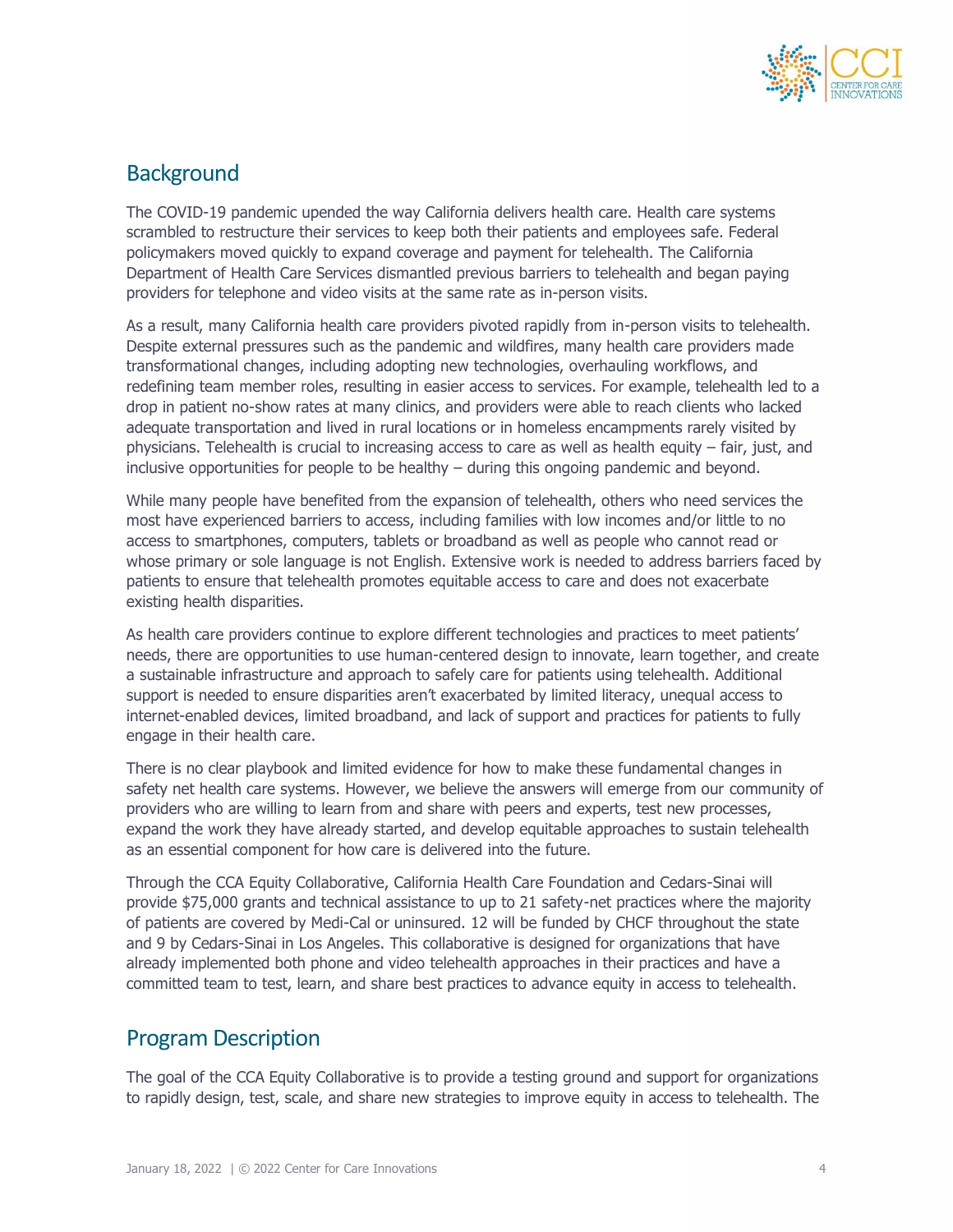

lessons and best practices developed by participants will lay important groundwork for strengthening telehealth and equitable access to care throughout California's health care safety net.

Over the course of this 13-month learning collaborative (April 2022 – May 2023), participants will work on innovation projects to advance telehealth delivery for populations who face barriers to accessing care. Organizations will each dedicate a small, multidisciplinary team (3-5 people) to define, discover, design, test, and implement strategies that will improve and sustain telehealth delivery for their specified population. The program will guide teams through a process that advances the use of innovation and performance improvement methods to support rapid testing and learning. Teams will have access to virtual resources, including peers, learning events, coaches and subject matter experts, as well as tools and templates to support testing and learning. The expected outcome is that participants demonstrate increased access to telehealth for populations prioritized for telehealth equity interventions.

Participants will use data and methods to identify population groups experiencing disparities in access to telehealth, define aim statements, and design and test new strategies to improve equitable access to telehealth. Participants will be expected to focus their project on addressing at least two of three program objectives listed in the table below.

| <b>PROGRAM OBJECTIVES</b>                                                                            | <b>ILLUSTRATIVE EXAMPLES</b>                                                                                                                                                                                                                                                                                                                                                                                                               |
|------------------------------------------------------------------------------------------------------|--------------------------------------------------------------------------------------------------------------------------------------------------------------------------------------------------------------------------------------------------------------------------------------------------------------------------------------------------------------------------------------------------------------------------------------------|
| <b>Improve the use of video</b><br>telehealth.                                                       | Developing new workflows for virtual warm handoffs<br>ш<br>between care team members<br>Implementing new scheduling policies and scripting to<br>encourage video use for telehealth<br>Developing new workflows and care team models to<br>٠<br>support patients' access to video and troubleshoot<br>technology challenges<br>Creating new telehealth outreach and support roles<br>٠<br>(e.g., volunteers, peers, or medical assistants) |
| <b>Improve access to telehealth for</b><br>patients with a preferred<br>language other than English. | Developing new systems and workflows to identify and<br>٠<br>respond in patients' preferred language<br>Improving existing or establishing new partnerships for<br>seamless interpretation services                                                                                                                                                                                                                                        |
| <b>Support patients with digital</b><br>barriers.                                                    | Engaging peers or student volunteers to guide patients<br>٠<br>on how to use tools for telehealth<br>Creating telehealth program coordinator positions<br>٠<br>focused on patient virtual visit outreach, assessing<br>technology needs and rehearsing for video visits<br>Establishing new partnerships to ensure connectivity<br>٠<br>and data plans for patients                                                                        |

Note: The scope of the CCA Equity Collaborative and participant projects will not include Remote Patient Monitoring (RPM).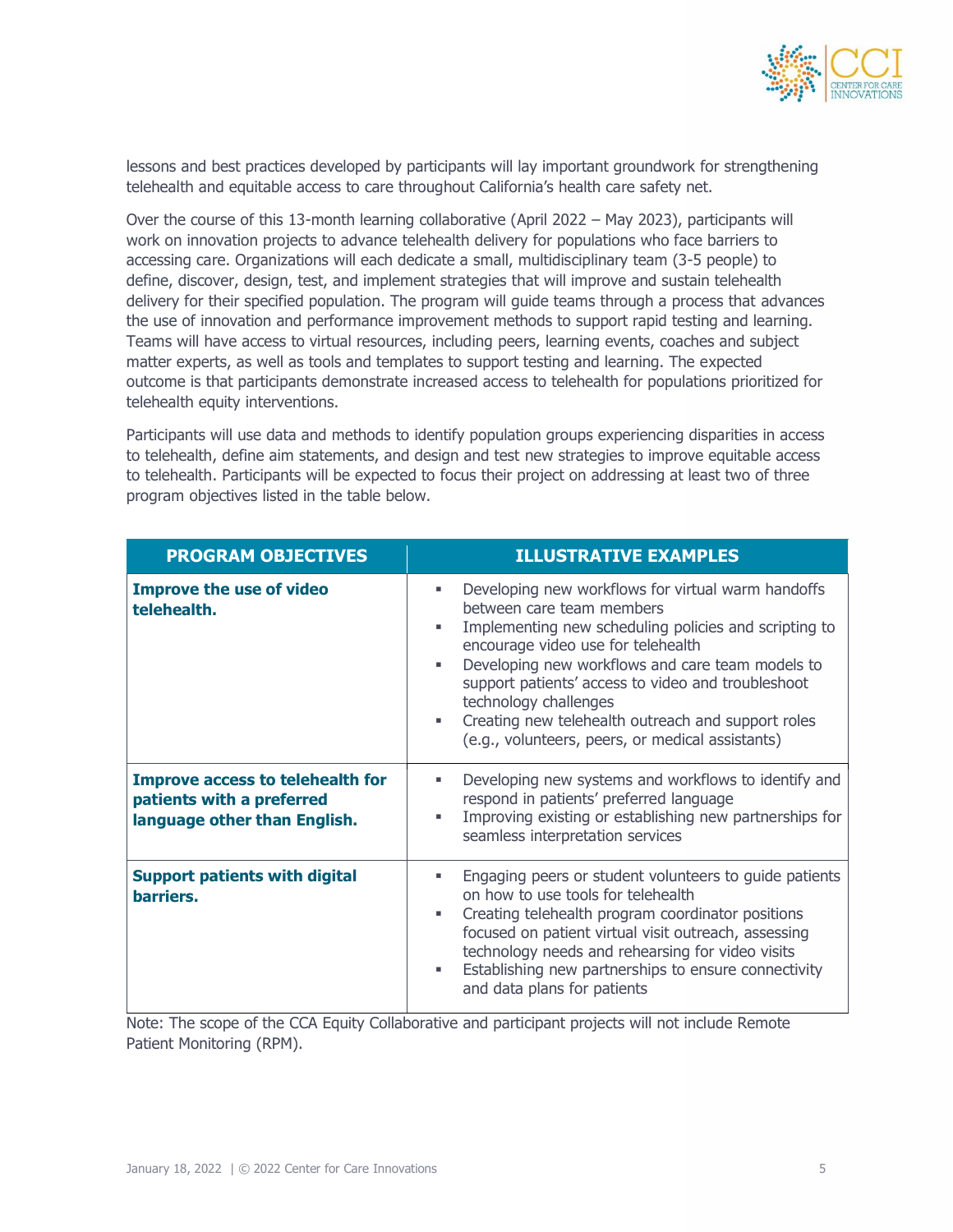

# <span id="page-5-0"></span>**Eligibility**

We're looking for health care safety net organizations that provide comprehensive primary care services primarily to at least 8,000 unduplicated patients. Medi-Cal and uninsured patients must make up at least 50 percent of the organizations' total patient population. If your organization does not meet these criteria but serves a traditionally hardto-reach or marginalized community, you may still apply as an exception. Please review the narrative questions for more details.

Eligible organizations include California-based:

- Federally qualified health centers (FQHC) and FQHC look-alikes
- **•** Community clinics, rural health clinics, and free clinics
- **EXECUTE:** Ambulatory care clinics owned and operated by county health systems or public hospitals
- **■** Indian Health Service (IHS) clinics

Statewide associations and regional clinic consortia are not eligible to apply. If you have questions, please contact:

#### **Illari Alvarez**

Program Coordinator, Center for Care Innovations [illari@careinnovations.org](mailto:illari@careinnovations.org)

# **TIMELINE**

**February 2, 2022** Request for Applications Released

**February 10, 2022** 12:00–1:00pm PT Informational Webinar. [Register here.](https://www.careinnovations.org/events/connected-care-2022/)

**March 16, 2022** 5:00 pm PT Application Deadline

**April 8, 2022** CCA Equity Collaborative Acceptances Announced

**April 26, 2022** 12:00-2:00 pm Program Kickoff Webinar

**May 31, 2023** Program Ends

# <span id="page-5-1"></span>Participant Expectations

This learning collaborative is intended to be flexible and responsive to the needs of participants, so we ask each organization selected for the CCA Equity Collaborative to act as a partner in shaping the program by making the following commitments:

- 1. Leadership Support: Successful organizations will require leadership that is committed to testing and implementing innovative approaches to advance telehealth equity and to sharing experiences and learning with others in the safety net. It will also require leaders to understand the importance of using innovation and performance improvement to spread telehealth practices across the organization and willingness to leverage organizational resources to operationalize such changes. We expect strong leadership support from the Chief Medical Officer and Chief Operating Officer at a minimum, as demonstrated through a letter of leadership support.
- 2. Dedicated Team: Establish a core project team that commits to testing, implementation, and learning for the organization and sharing with peers and the broader safety net community. This core team should consist of three to five clinical, administrative, and operational leads. Please note that we have seen that some teams need to add additional team members as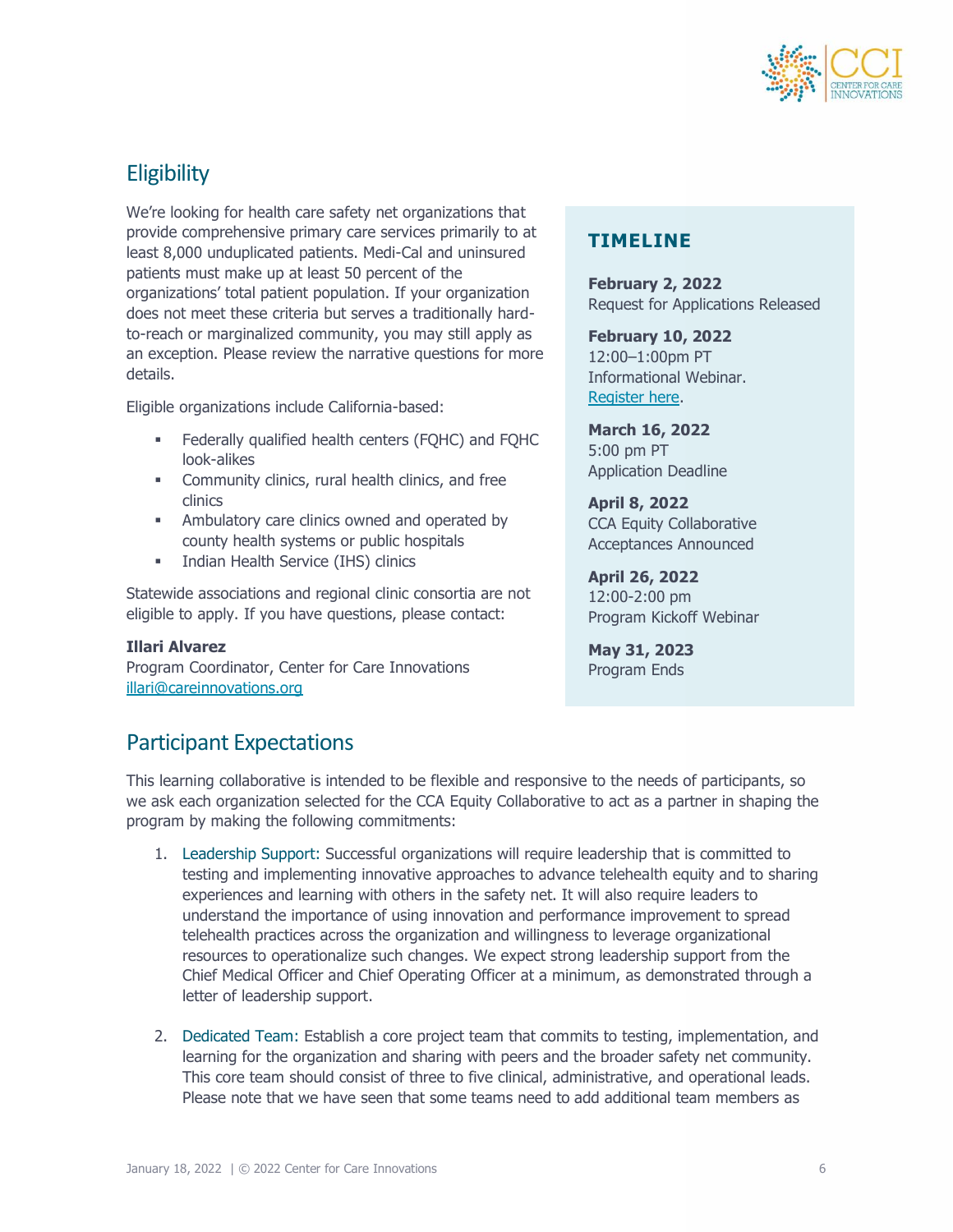

they go through the program, define their project, and uncover learnings in the discovery and testing phases. To begin, the core team should include:

- a. A clinical champion who has a significant role in the organization's telehealth efforts;
- b. At least one operational and/or frontline staff member who can inform and lead the operational and clinical implementation within the organization; and
- c. A quality improvement, data, or IT staff member that can help to manage data and metrics collection and reporting.

There must be a senior leader to serve as a sponsor for the project team. This senior leader can ensure protected time for team members to participate in learning collaborative activities, as well as lead change and spread successful strategies within their organizations. This individual should also have decision-making authority to move telehealth efforts forward. It should be clear how the participating team will keep the senior leader engaged in the progress of the work.

- 3. Program Activities: Teams will be expected to complete defined assignments designed to advance their telehealth equity work and to share lessons learned by presenting examples of their project successes and challenges. All project team members are invited and encouraged to participate in all program activities, but we realize that not every member will join all virtual events. Teams are expected to ensure that at least one member from the selected team participates in each of the core activities (i.e., virtual sessions, coaching sessions, and evaluation activities). We have found that when multiple team members are engaged in program activities, their team is more effective and successful. The approximate time commitment is 3-6 hours per team member and per month for program meetings and activities.
- 4. Patient and Community Involvement: With guidance provided during the program, successful organizations will actively involve patients' and community members in their plans and efforts to advance telehealth equity.
- 5. Data Reporting and Evaluation Activities: An external evaluator will support the collection of data and stories to assess the overall impact of the learning collaborative and collect data that can be used to advocate for long-term policy changes to sustain equitable access to care. Teams are expected to work closely with the evaluator to collect and submit data at the beginning, midpoint, and end of the program on a standardized set of measures; participate in two interviews and two program feedback surveys (program midpoint and end), and complete progress reports to share stories about the impact of the work. The evaluation team will support individual organizations to pull and report data. See the appendix for more information about the evaluation approach, including methods and data reporting requirements.

# <span id="page-6-0"></span>What Makes a Strong Application?

High number and proportion of Medi-Cal or uninsured patients: Successful applicants will meet the eligibility requirements; preference will be given to organizations that serve an even higher proportion than the minimum number of patients and demographic percentages described above.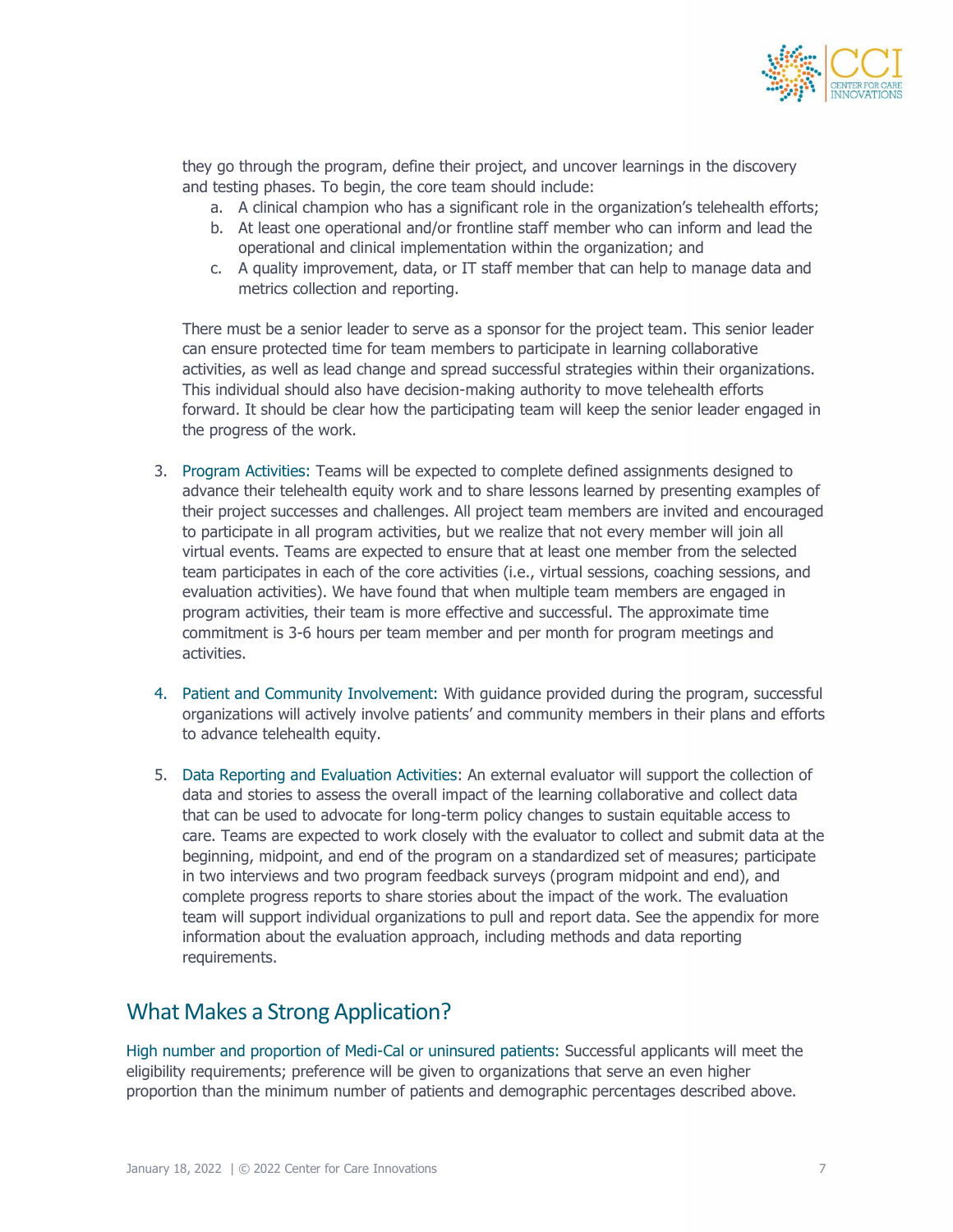

Organization serves a unique population or need in their community: Preference will be given to organizations that provide needed care for a greater share of patients of color and/or patients with a preferred language other than English.

Prior experience and desire to expand telehealth capabilities: Successful applicants should currently provide telehealth via phone and video to patients at the time of applying. Organizations must possess an understanding of innovation and performance improvement methods, and they must be ready to measure and test changes throughout this learning collaborative. Preference will be given to organizations that clearly articulate how they plan to advance equity in access to telehealth.

Clear vision of how to sustain the efforts in this program: Successful applicants will demonstrate a keen understanding of existing challenges and articulate how they intend to further spread or enhance telehealth equity within their organization beyond this grant funding opportunity.

Data, IT, and QI Systems in Place: Successful applicants will have data, IT, and QI systems in place with the ability to track patient-level data and make improvements to telehealth approaches based upon the data. To the extent possible, data reporting for this program will build upon existing standard data collection reports.

Other preferences: Organizations that have never participated in CCI programs or only one program by CCI will be given preference. Some preference may also be given to applicants with existing practices that are important for other organizations to learn from. Nine out of the twenty-one organizations will be located in Cedars-Sinai service areas I Los Angeles so some preference may be given to organizations there. <sup>1</sup> Some preference may also be given to organizations that expand the geographical presence of the program in California.

### <span id="page-7-0"></span>How to Apply

### **STEP 1: ATTEND INFORMATIONAL WEBINAR (OPTIONAL)**

Interested partnerships are encouraged to participate in an informational webinar on February 10, 2022 at 12:00 pm to hear a program overview and ask any clarifying questions. [Register here.](https://www.careinnovations.org/events/connected-care-2022/)

#### **STEP 2: APPLY ONLINE**

Applications must be submitted online by March 16, 2022 by 5:00 pm PT. The online form is available [here.](http://www.careinnovations.org/connected-care-2022/apply) The program cohort will be announced by April 8, 2022.

#### **Applications should include the following:**

- [Application Submission Form](http://www.careinnovations.org/connected-care-2022/apply)
- Application Narrative: Includes responses to the eight questions below.
- [Budget Proposal:](https://www.careinnovations.org/wp-content/uploads/CCA_Equity_Collaborative_2022_Budget.xlsx) Outlines how you intend to use the grant funds.
- Most recent W-9 form.
- Letter of Leadership Support: This letter should demonstrate organizational commitment to implement or expand upon telehealth capabilities and collect data as needed. This includes dedicated time for the core team to fully participate in program activities and implement

<sup>&</sup>lt;sup>1</sup> Service Planning Areas (SPAs) 2, 3, 4, 5, 6 and 8.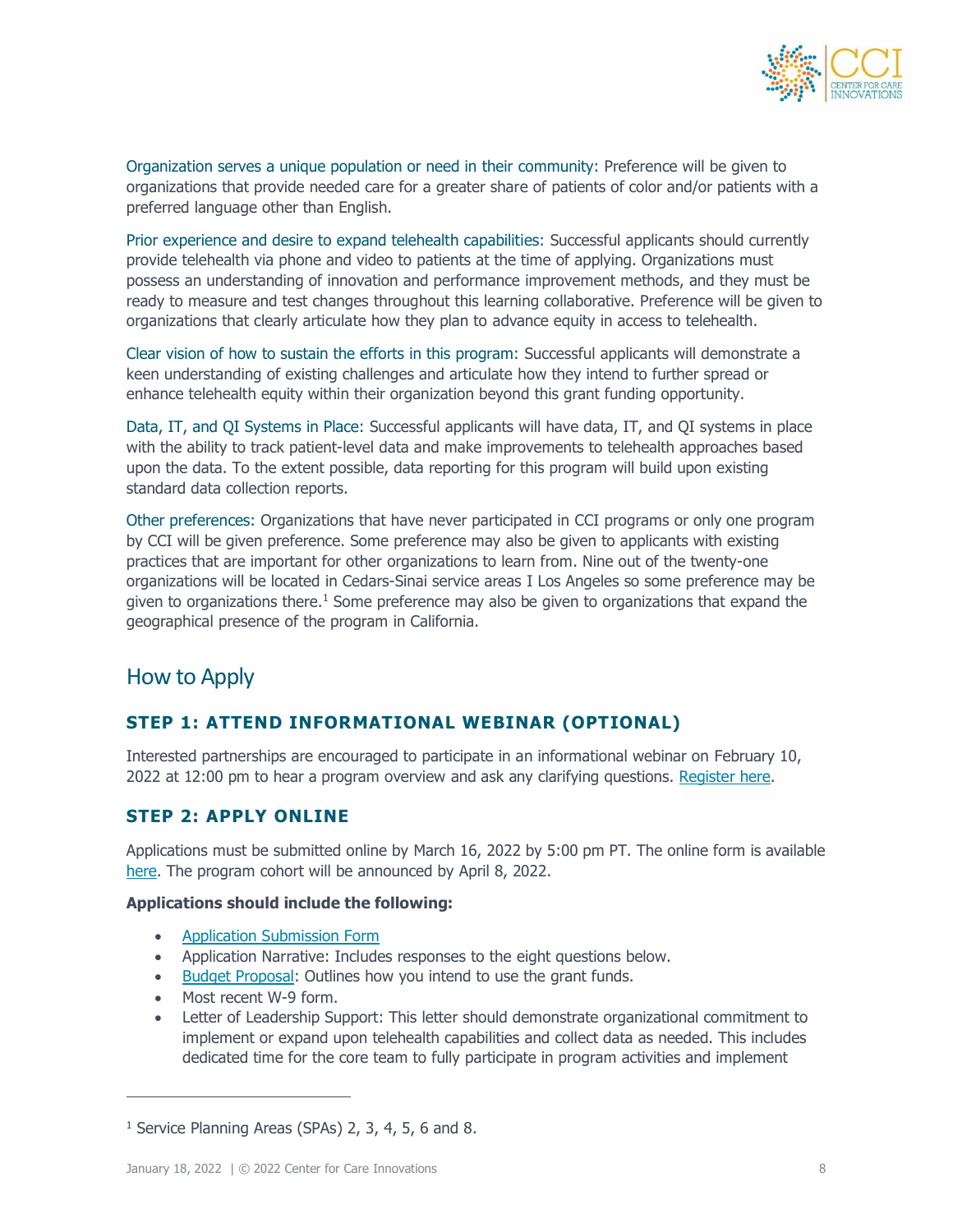

changes at the clinical and organizational level. The letter should be submitted by either the Chief Medical Officer, Chief Operating Officer, or Chief Executive Officer.

#### **APPLICATION NARRATIVE QUESTIONS**

Please limit your response to a maximum of five pages, using at least 11-point font and 1-inch margins.

- 1. Overall Goals: Why is your organization interested in participating in this learning collaborative? What objectives would your organization focus on to improve equity in access to telehealth (see the program objectives under program description)? What do you hope to accomplish with this program?
- 2. Telehealth Leadership: Who in your organization is leading your telehealth (video and audio) infrastructure efforts? What is their role and how do you intend to spread learnings and practices within your organization?
- 3. Telehealth Experience: In thinking about your organization's experience with delivering telehealth, what are your organization's strengths? And what do you see as your organization's main opportunity for improving access to telehealth services?
- 4. Telehealth Equity: How does your organization identify patients at greatest risk for care gaps or poor health outcomes? What do you know about differences in use of telehealth services across population groups you serve? How do you address their needs and preferences? Please share if you screen patients for digital barriers, and/or if you support patients to address digital barriers. If you serve people with a preferred language other than English, please comment on your experiences of providing telehealth services for them.
- 5. Priority Patient Population: What priority patient population do you plan to focus on in the Equity Collaborative? This can be groups based on ethnicity, race, language preference, common barriers to care, or your entire patient population. (Note: during the program, you will have a chance to revisit your telehealth data and affirm or change this population based on your data about disparities.)
- 6. Quality Improvement Experience: Please describe a clinical or operational improvement project you implemented in your organization. What data (outcome measure, processes measures, qualitative measures) did you collect and how often? What is an example of one change you made based on what you learned from the tests and/or data (telehealth example preferred but not required)?
- 7. Data Reporting Capabilities: Please describe: (a) What tools or instruments do you use to collect patient and provider experience and have you included questions about telehealth. (b) Do you collect and can you report on patient-level data by visit modality (i.e., in-person, phone, video). (c) Are you able to report this data segmented by patients' race/ethnicity and preferred language? d) Do you measure disparities in access to telehealth, if yes, how?
- 8. Site Selection: What site or sites will you test telehealth practices and why did you select this site or sites? What are key characteristics about the site or sites (e.g., patient demographics, number of providers, and prior telehealth capabilities) that fit the program goals?

For organizations that do not meet all the outlined criteria and serve traditionally hard-to-reach or marginalized communities (250 words or less): Please describe the community your organization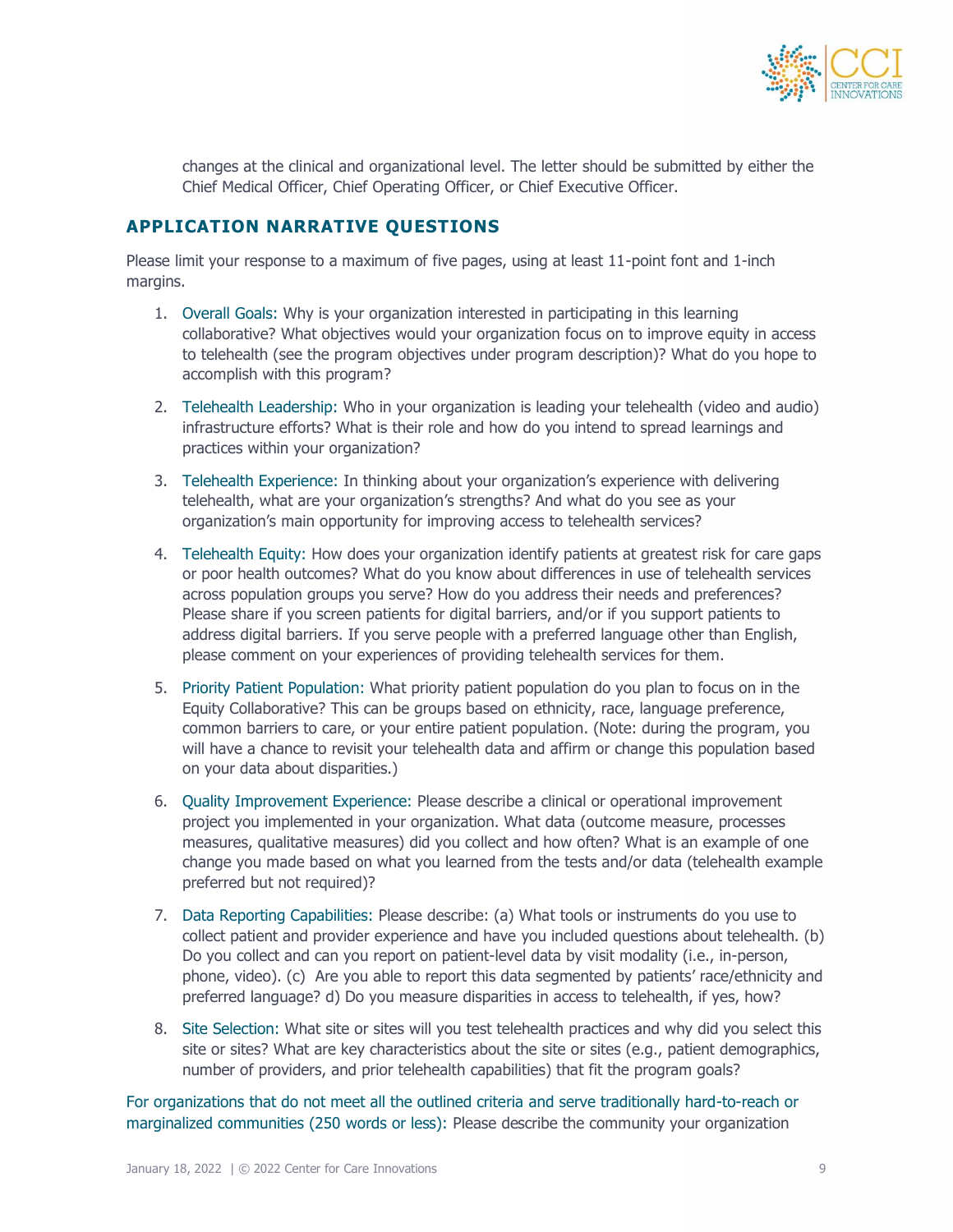

serves. Include details about which criteria your organization does not meet and why (e.g., this practice has two full-time providers that serve 6,000 patients in total). We will only select participants from this group if we are unable to achieve our health equity goals from applicants who meet the full criteria.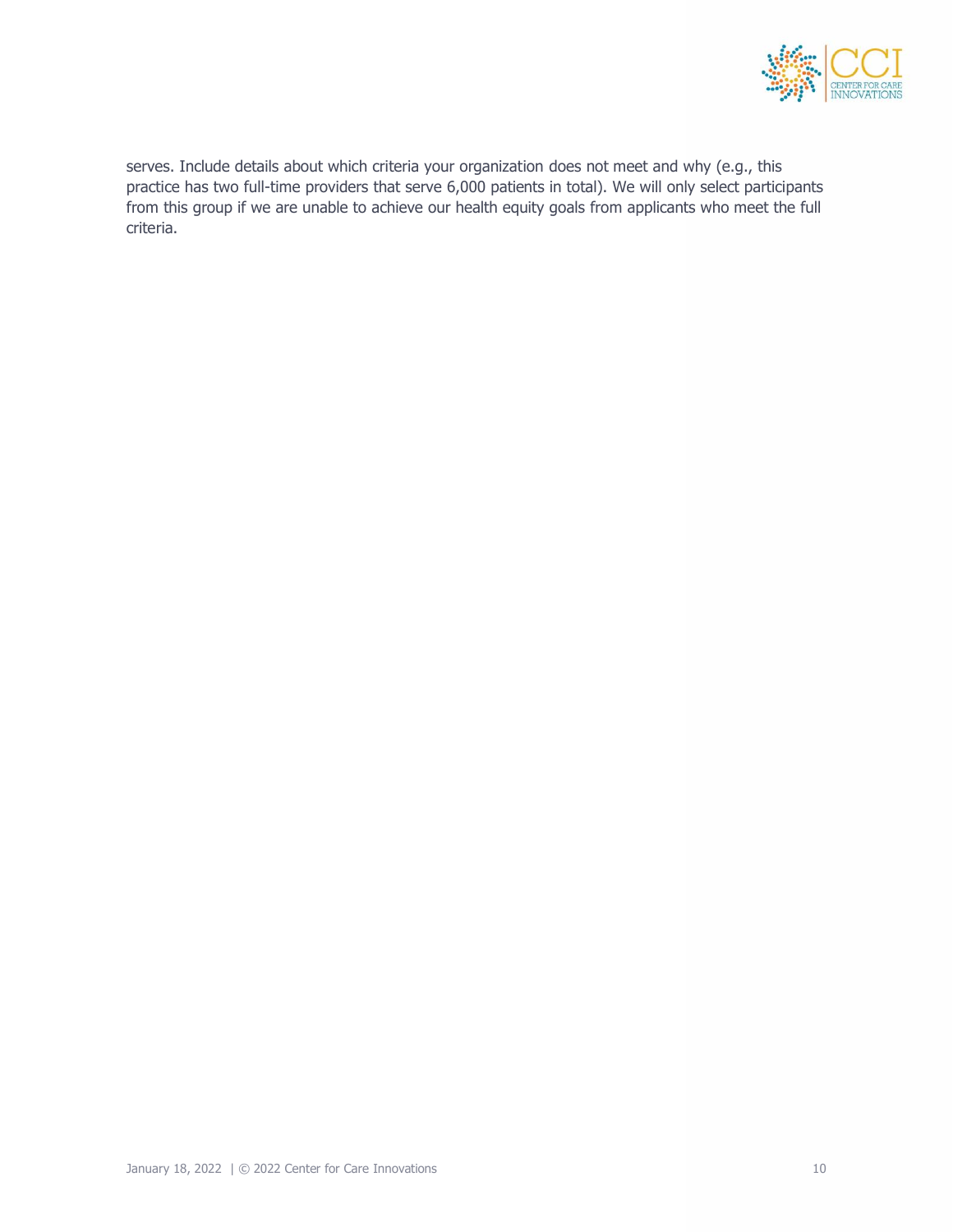

# <span id="page-10-0"></span>Appendix: CCA Equity Collaborative Evaluation Approach

The purpose of the Connected Care measures is to support teams in understanding their progress in implementing telehealth over the course of the program, assess changes in telehealth utilization over time, describe changes in telehealth access for sub-populations of interest (e.g., BIPOC patients and patients with PLOE), and assess the learning collaborative's contribution to expanding access to telehealth and improving quality of telehealth services. This information will also be helpful in making a case to sustain these services into the future.

The Connected Care measurement approach will collect a mix of qualitative and quantitative data from all participating organizations, described in tables 1-2 below.

| <b>Table 1. Evaluation Methods</b> |                                                                                                                                                                                                                                                                                                                                                 |  |  |  |  |
|------------------------------------|-------------------------------------------------------------------------------------------------------------------------------------------------------------------------------------------------------------------------------------------------------------------------------------------------------------------------------------------------|--|--|--|--|
| Data Type                          | <b>Description</b>                                                                                                                                                                                                                                                                                                                              |  |  |  |  |
| Clinical data reporting*           | Reporting from all participating organizations on key quantitative metrics<br>related to utilization of telehealth throughout the organization (see Table 2)<br>and on 2-3 project-specific metrics based on proposed projects. Reporting<br>would be required three times during the initiative, at intervals of<br>approximately four months. |  |  |  |  |
| Participant interviews             | Two reflective interviews with each organization will be conducted to collect<br>qualitative data on progress and lessons related to project implementation,<br>facilitators and barriers, and emerging promising practices. Interviews may<br>include:                                                                                         |  |  |  |  |
|                                    | 1. Interviews with key leaders at each participating organization at<br>mid-point and the end of the learning collaborative                                                                                                                                                                                                                     |  |  |  |  |
|                                    | 2. Interviews with front line staff from a sample of organizations<br>(e.g., clinicians, other members of the care team)                                                                                                                                                                                                                        |  |  |  |  |
| Program participant<br>survey      | Surveys will be conducted to obtain participant feedback and support<br>program improvement at midpoint and end of the program.                                                                                                                                                                                                                 |  |  |  |  |

| <b>Table 2. Clinical Data Reporting</b>                 |    |                                                                                       |  |  |  |
|---------------------------------------------------------|----|---------------------------------------------------------------------------------------|--|--|--|
| <b>Measure Description</b>                              |    | Required numbers to report (3 times during initiative):                               |  |  |  |
| Distribution of<br>primary care visits by<br>visit type | 1. | Total number of primary care encounters                                               |  |  |  |
|                                                         | 2. | Number of face-to-face encounters in primary care                                     |  |  |  |
|                                                         | 3. | Number of audio-only (telephone) encounters in primary care                           |  |  |  |
|                                                         | 4. | Number of video encounters in primary care                                            |  |  |  |
| Patients reached by<br>telehealth in primary<br>care    | 5. | Total number of patients seen for primary care                                        |  |  |  |
|                                                         | 6. | Number of patients seen for primary care with at least one face-to-<br>face encounter |  |  |  |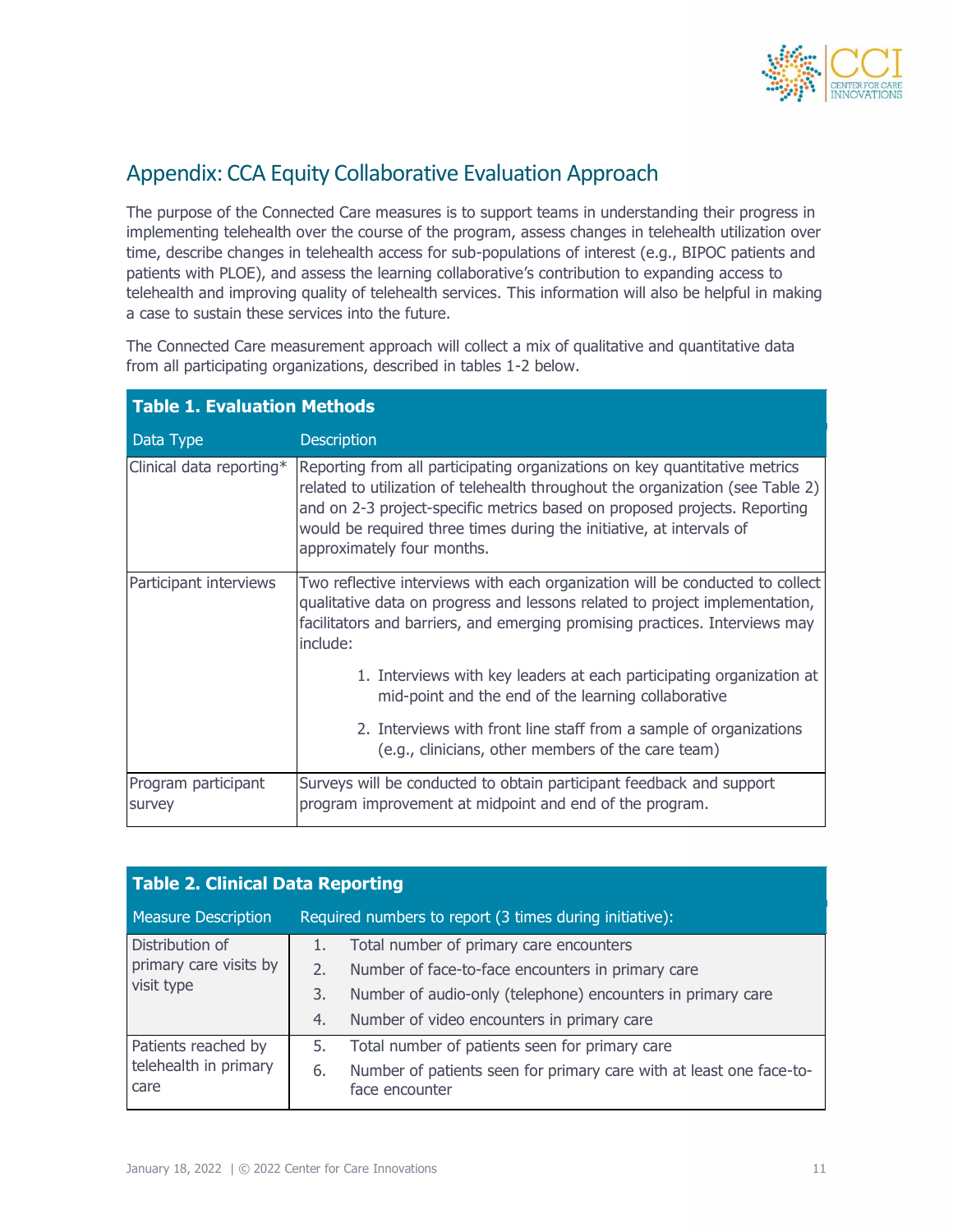

|                                                            | 7.  | Number of patients seen for primary care with at least one audio-<br>only (telephone) encounter                                                                       |
|------------------------------------------------------------|-----|-----------------------------------------------------------------------------------------------------------------------------------------------------------------------|
|                                                            | 8.  | Number of patients seen for primary care with at least one video<br>encounter                                                                                         |
| Distribution of                                            | 9.  | Total number of behavioral health care encounters since last report                                                                                                   |
| behavioral health                                          | 10. | Number of face-to-face behavioral health encounters in their clinic                                                                                                   |
| visits by visit type<br>provided by own                    | 11. | Number of behavioral health audio-only (telephone) encounters                                                                                                         |
| credentialed staff                                         | 12. | Number of behavioral health video encounters                                                                                                                          |
| Patients reached by                                        | 13. | Total number of patients seen by behavioral health                                                                                                                    |
| telehealth in<br>behavioral health                         | 14. | Number of patients seen by behavioral health with at least one<br>face-to-face encounter                                                                              |
|                                                            | 15. | Number of patients seen by behavioral health with at least one<br>audio-only (telephone) encounter                                                                    |
|                                                            | 16. | Number of patients seen by behavioral health with at least one<br>video encounter                                                                                     |
| Utilization by race &                                      | 17. | Overall race/ethnicity distribution of patient population                                                                                                             |
| ethnicity for primary<br>care and BH visits                | 18. | Race/ethnicity distribution of patients who have at least one face-<br>to-face visit                                                                                  |
|                                                            | 19. | Race/ethnicity distribution of patients who have at least one audio-<br>only (telephone) visit                                                                        |
|                                                            | 20. | Race/ethnicity distribution of patients who have at least one video<br>visit                                                                                          |
| Utilization by age for                                     | 21. | Overall age distribution of patient population                                                                                                                        |
| primary care & BH                                          | 22. | Age distribution of patients who have at least one face-to-face visit                                                                                                 |
| visits                                                     | 23. | Age distribution of patients who have at least one audio-only<br>(telephone) visit                                                                                    |
|                                                            | 24. | Age distribution of patients who have at least one video visit                                                                                                        |
| Utilization by<br>language for primary<br>care & BH visits | 25. | Overall language distribution (e.g., patients with preferred language<br>of English and patients with preferred language other than English)<br>of patient population |
|                                                            | 26. | Language distribution of patients who have at least one face-to-face<br>visit                                                                                         |
|                                                            | 27. | Language distribution of patients who have at least one audio-only<br>(telephone) visit                                                                               |
|                                                            | 28. | Language distribution of patients who have at least one video visit                                                                                                   |